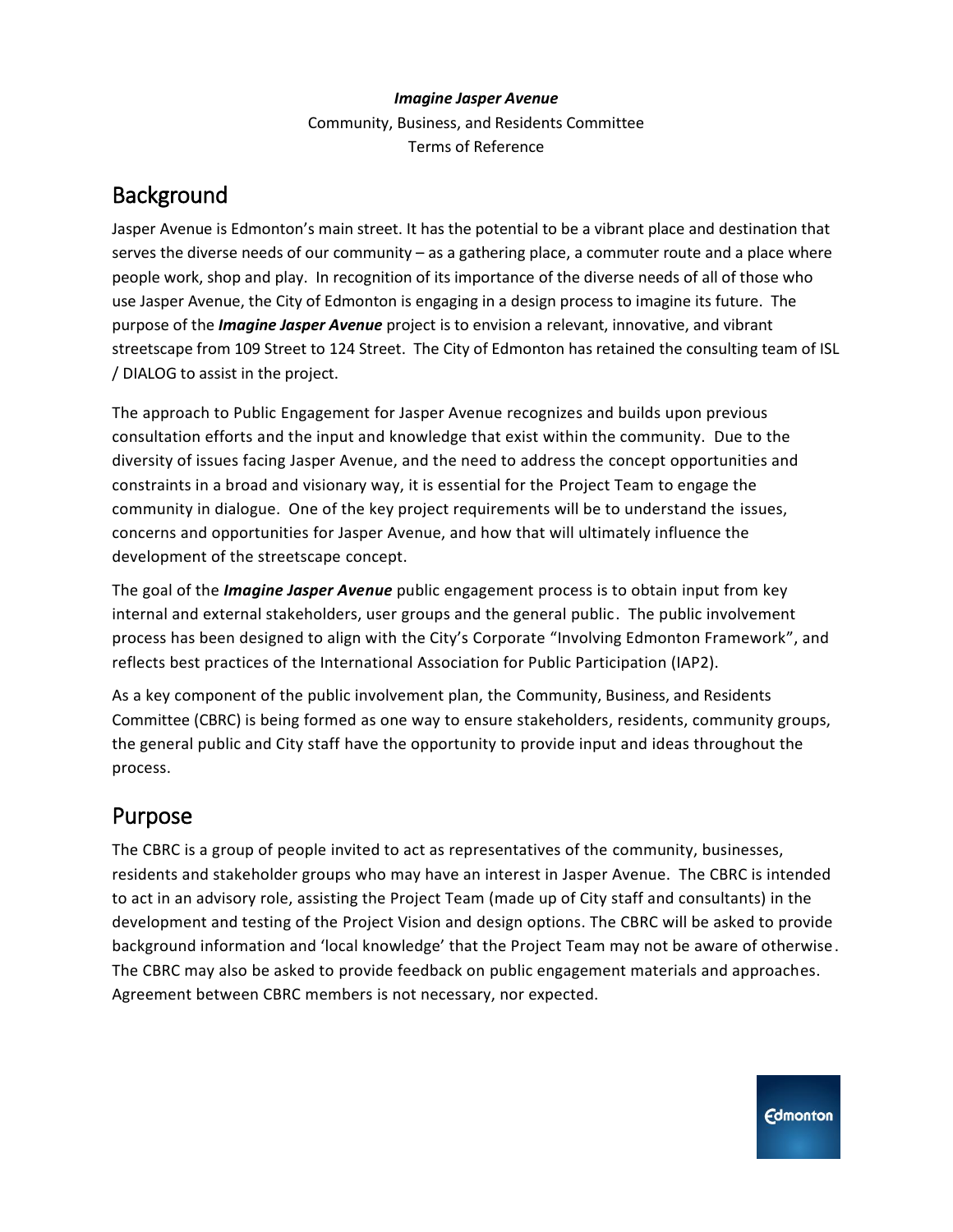This counsel from the CBRC enables the Project Team to obtain various independent perspectives on the opportunities, constraints and risks associated with the redevelopment of Jasper Avenue. This will allow the concept design to be developed with a rigorous understanding of the complex context the project exists within.

## *Scope of the Community, Business, and Residents Committee*

Many of the decisions and items raised for discussion will be subject to City policies and guidelines, industry and safety standards, financial considerations and technical feasibility. The Project Team will engage the CBRC in order to build knowledge and receive feedback on elements of the project such as:

- Strategies to integrate existing private developments and promote high-quality infill and re-development;
- Strategies to develop an authentic representation of the identity of the avenue and the surrounding precincts and communities;
- Strategies to promote and incorporate transit use and amenities;
- Pedestrian facilities, connections, and amenities;
	- E.g. Approach to sidewalks, crosswalks, and weather protection;
- Cyclist facilities, connections, and amenities; and,
- Public realm improvements;
	- E.g. Approach to landscaping, furnishings, lighting, public art, and amenities.

The project team will share information and build capacity for meaningful engagement with the CBRC by presenting information about:

- City policies and the influence of other relevant projects, e.g. LRT, 102 Avenue Bike Lane, Jasper Avenue New Vision (109<sup>th</sup> Street east), 104 Avenue Area Redevelopment Plan, ICE District, etc.
- Best-practice in sustainable transportation engineering, public realm design and Place-Making;
- Principles of Crime Prevention Through Environmental Design (CPTED) that will be incorporated into the concept design; and,
- Constraints and risks associated with the project relative to budget and/or City standards and policies.

The following items are outside the scope of the project:

 Detailed discussions regarding private land development along the study corridor; and,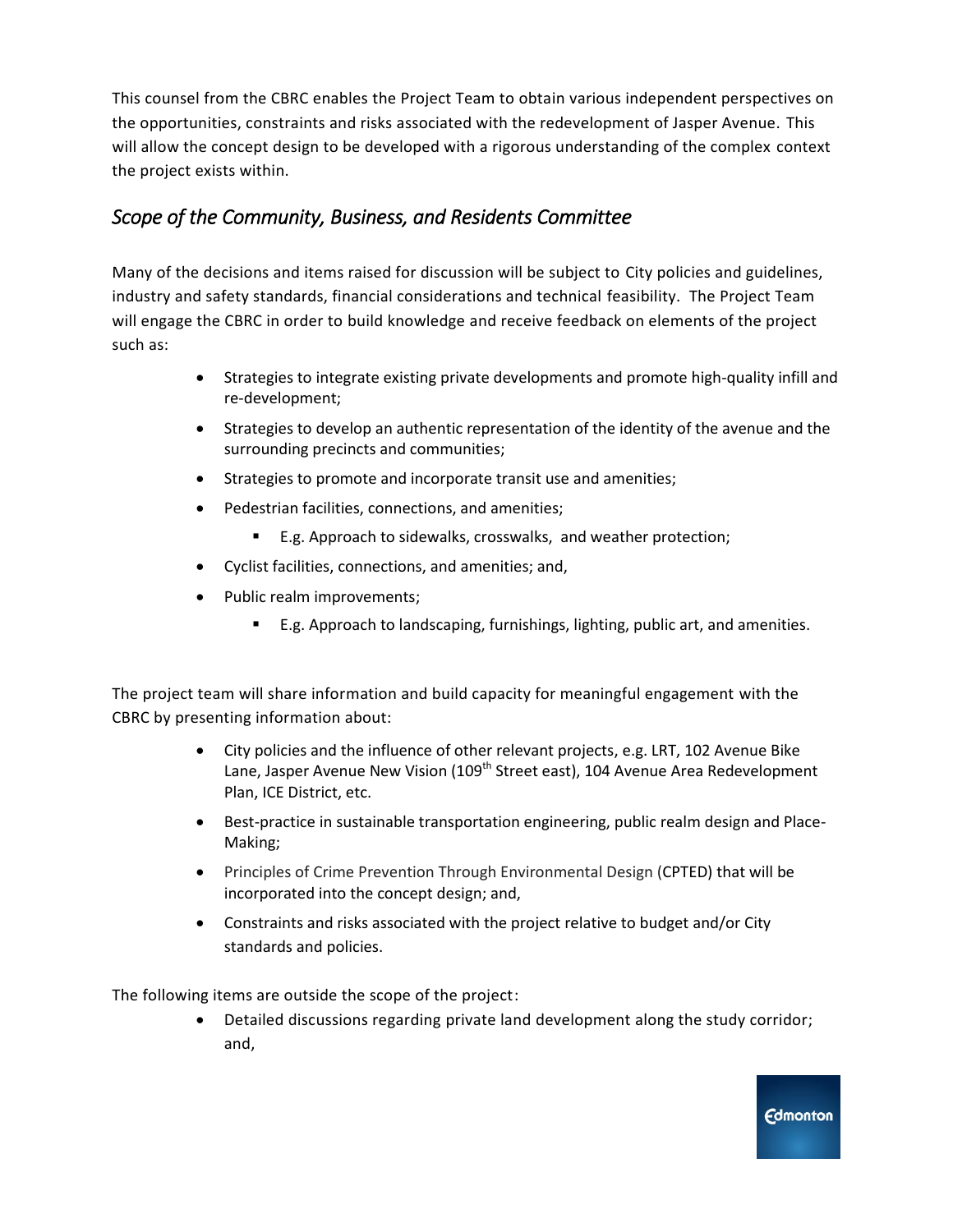Historical or cultural features, specific development parcels, or land use outside of the project area.

The operation of the Committee will be undertaken in accordance with the City of Edmonton's *Public Involvement Policy* (C513).

# Commitment of the Project Team

The Project Team, comprised of City staff and consultants from ISL / DIALOG, is committed to a meaningful, transparent and open public engagement process which will:

- Engage key external stakeholders, including businesses, community leagues and organizations, as well as the general public, to obtain input into developing the conceptual design for the Jasper Avenue Streetscape;
- Provide a variety of opportunities for key stakeholder groups and the general public to provide input into review and refinement of the draft concept plan options and design plans; and,
- Communicate to participants how their input affected decisions.

# Membership of the Committee

### *Size, Composition and Representation*

The CBRC is intended be inclusive and will seek members to represent the broader community and interests within the project area. The CBRC will be comprised of representatives of landowners, business owners, operators and employees, commuters, community members, and community groups. To ensure an efficient process and productive meetings, the CBRC will be limited to a size of 10 - 20 members (not including City staff or consultants).

Groups invited to participate in the Community, Business, and Residents Committee include:

- Oliver Community League
- Downtown Edmonton Business Association
- **•** Glenora Community League
- Mightywheels
- Canadian National Institute for the Blind
- 124 Avenue BRZ Business Association
- Women's Advocacy Voice of Edmonton (WAVE)
- Edmonton Transit System Advisory Board (ETSAB)
- Jasper Avenue Beat Officers
- Commuters
- Residents
- Seniors
- Local Business and/or Landowners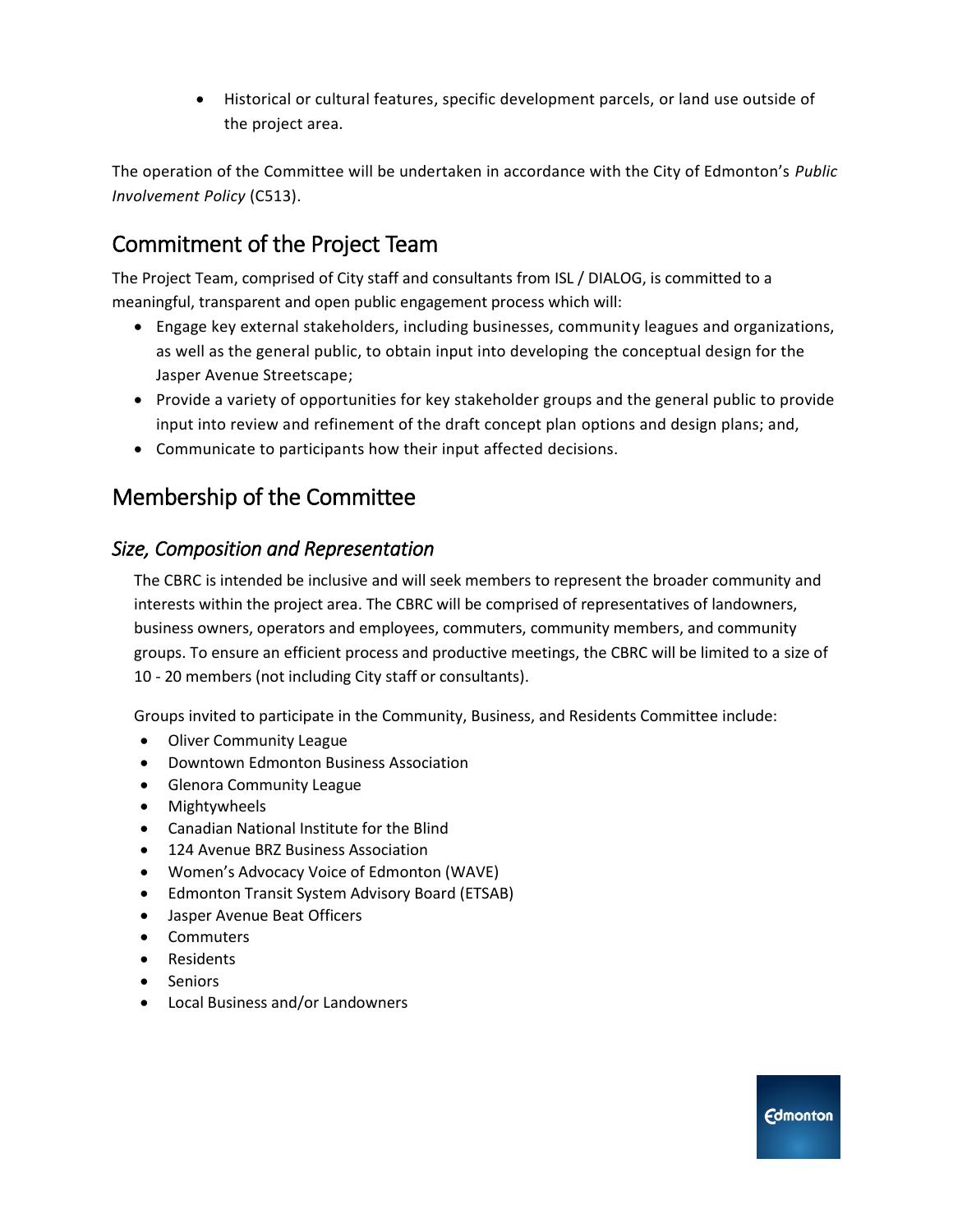## *Membership Term*

CBRC membership will be for a term of nine months commencing in February 2016 and will include four meetings; one approximately every two months.

### *Attendance*

CBRC members are encouraged to attend all meetings. As the information sharing and discussions at one meeting will build on those of previous meetings, it is important to have continuity. Regular attendance by CBRC members will help ensure informed discussion and consistent representation of the broader stakeholder groups. If any member cannot attend the meeting, substitutes are not allowed. Members will be provided with the meeting notes to understand what took place in the previous meeting.

## *Observers*

As appropriate, interested individuals from the Project Team, City staff or other organizations may be invited to attend the CBRC meetings as experts and observers. The City will make the final decision to allow experts and observers. Where possible, CBRC members will be notified in advance that there will be an observer at the meeting.

# Form and Function of the Committee

## *Responsibilities*

### **1.1 Responsibilities of the Committee Members**

- Accept and adhere to the Terms of Reference.
- Reach consensus on the General Principles.
- Actively participate throughout the process by attending all meetings, providing relevant information and input, and engaging in discussion.
- Provide perspectives from their area of expertise, while balancing inquiry into the views and opinions of others.
- Read the meeting notes and other materials provided and come to meetings prepared.
- Work in cooperation with the Project Team and other CBRC members in a positive, constructive way.
- Provide input, advice and comment that will support a meaningful public involvement process.
- Act as a communications conduit, bringing forward ideas, issues and information from the community or user group at meetings.
- Report back and share any non-confidential project information to their organization/s and interested groups/individuals.
- Bring forward issues and concerns for discussion at meetings.
- Adhere to the ground rules (section 2.2) which have been set up to ensure meetings continue in an orderly, respectful and productive fashion.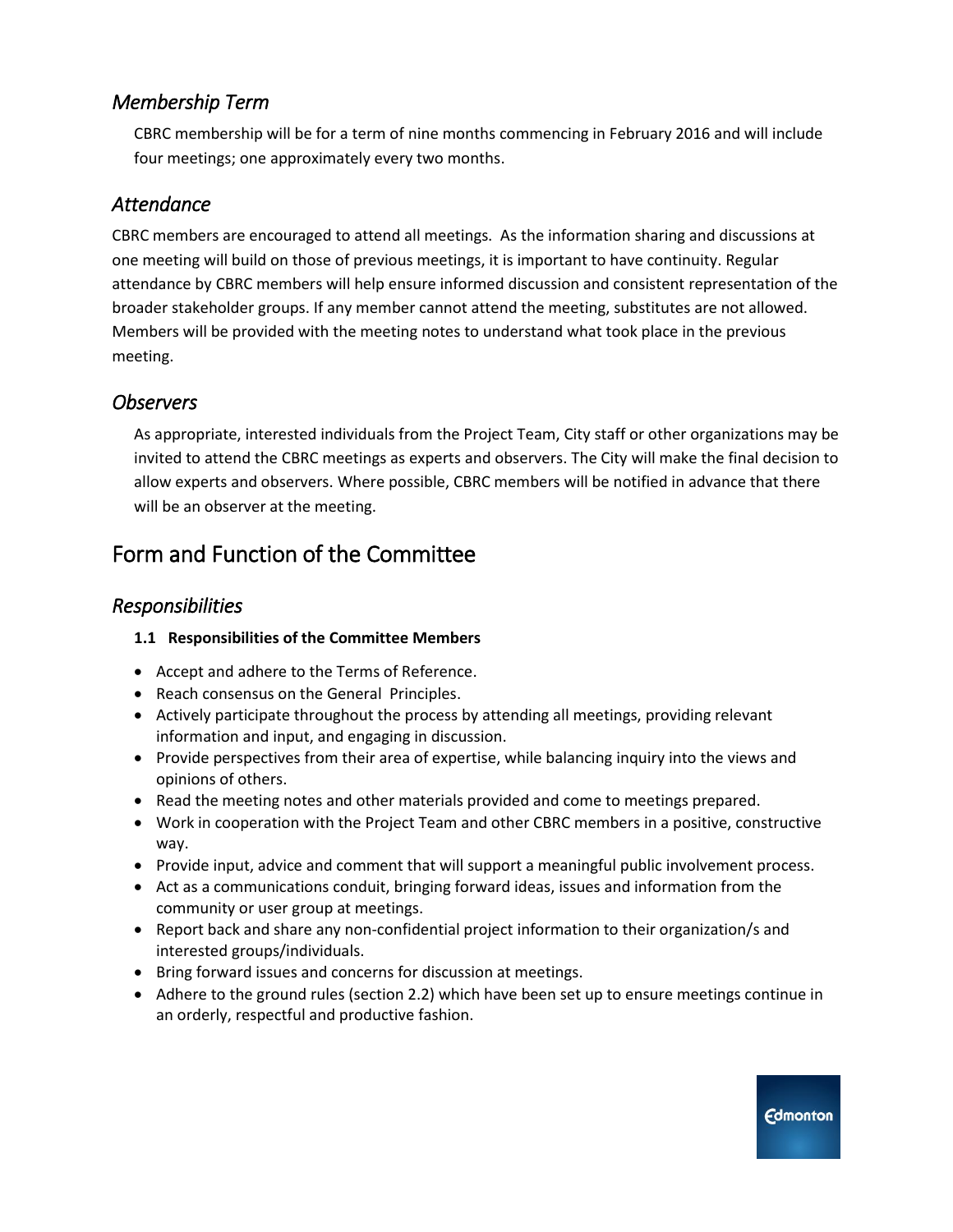#### **1.2 Responsibilities of the Facilitator**

- Create a safe environment that fosters dialogue and encourages participation from all members.
- Host meetings to help maintain focus on the objectives and agenda, while also seeking to meet the needs of the members.
- Manage group dynamics and internal relationships and ensure ground rules are followed.
- Remain neutral and advocate for the process.
- Provide information on meeting dates, agendas, copies of presentation materials and meeting notes in a timely matter.
- Develop and distribute meeting notes.
- Develop and distribute copies of a final report that overviews the CBRC proceedings.

#### **1.3 Responsibilities of the Project Team**

- Provide ongoing project information to the CBRC for discussion and feedback.
- Review and provide professional judgement on concerns and issues relating to the project as brought forward from CBRC members.
- Strive to provide alternatives or solutions for consideration where possible.
- Provide details on how information from the CBRC is incorporated in the plans, and if it is not, an explanation about why not.
- Adhere to the ground rules (listed under 2.2), which have been set up to ensure meetings continue in an orderly, respectful and productive fashion.

#### **1.4 Relationship to the Decision-Maker**

The sole decision on whether to adopt the resulting conceptual design for Jasper Avenue will be made by City Council, based on recommendations from City Administration. The CBRC will provide information to the Project Team and City Administration. The Project Team and City Administration will review the input and incorporate it in the conceptual design as appropriate. The Project Team will communicate to the CBRC how its input affected the final recommendations. The CBRC is an Advisory Committee, not a decision making body.

### *Operations*

#### **2.1 Facilitation**

To encourage open, productive discussions, the CBRC will use a Facilitator. This Facilitator will act as the process manager and will host the dialogue at meetings. The Facilitator will adhere to their responsibilities as outlined in section 1.2.

#### **2.2 Ground Rules**

#### **May include the following:**

1. Respect each other's right to speak and to be heard.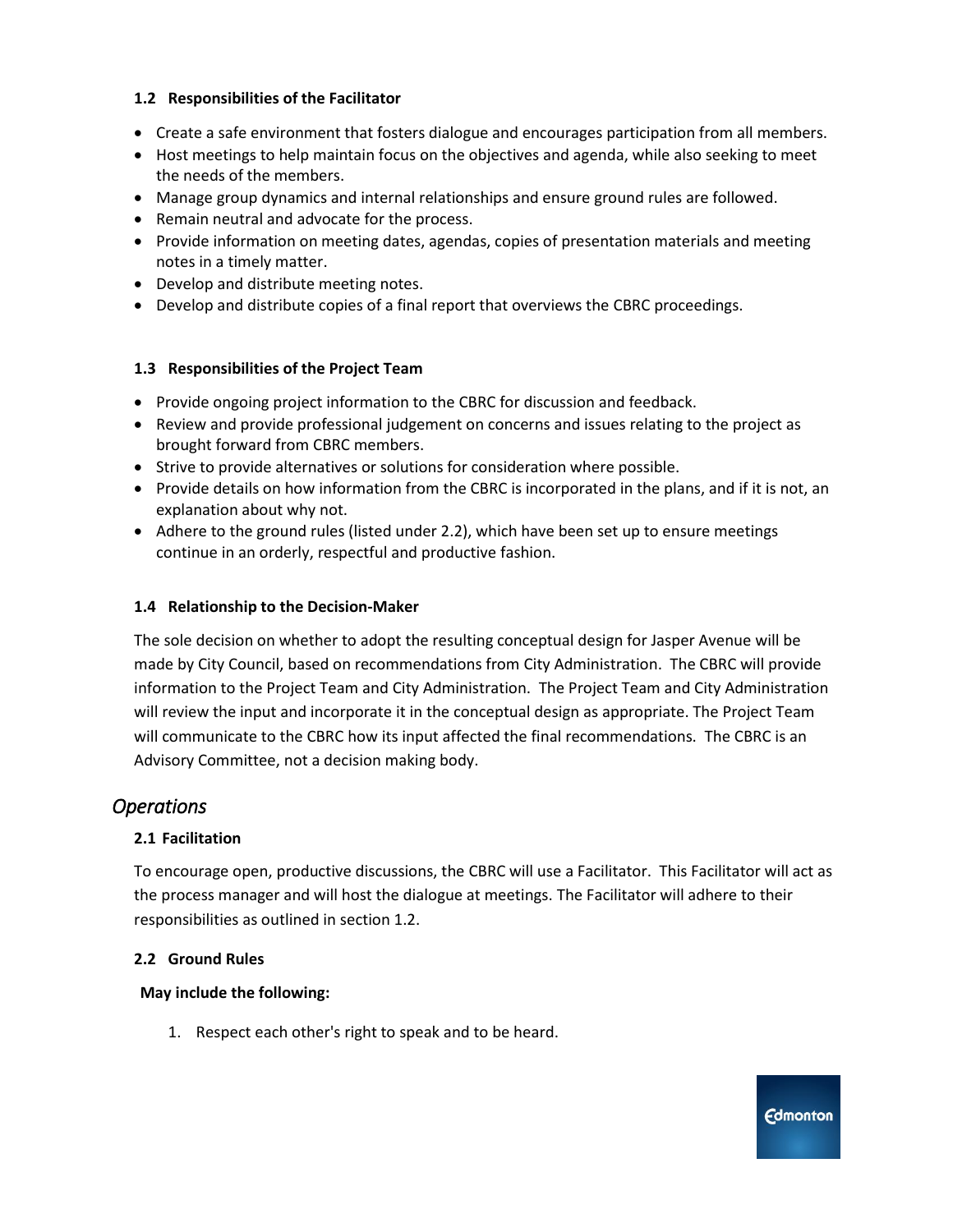- 2. Respect each other's position on issues and subjects and make a genuine effort to understand what other members are trying to say.
- 3. Listen attentively and actively. If you feel that you don't understand what has been said, seek clarification.
- 4. Seize the opportunity. Participate actively and openly. Encourage others through your comments to do the same.
- 5. Speak only when recognized by the Facilitator. Indicate to the Facilitator that you wish to speak and they will recognize you in turn.
- 6. Refrain from side bar discussions with those around you. In the interests of open communication and understanding, all that is said should be accessible to all members of the CBRC.
- 7. Respect the role of the Facilitator to keep the meeting moving forward and to limit your time "with the floor" as may be necessary.
- 8. Refrain from making comments that are personal towards another member. React by stating your position, not by attacking someone else's.
- 9. All discussions taking place within the CBRC are to be treated as confidential by all members. Any confidential information will be identified by the City and members will be required to respect the confidentiality. Meeting notes will be developed and circulated, but they will be general in nature and will not allude to individual comments or positions.
- 10. Prepare for meetings. If there is preparatory work to be done for a meeting, it is important to complete that work. Other members and the Facilitator will assume that everyone has come prepared.
- 11. Fulfill your commitments. If you volunteer to bring forward a document or to follow -up on some action between meetings, ensure that you do that.
- 12. Meetings will be focused on moving forward.
	- o There will be no alternative members permitted at the meetings.
	- $\circ$  Items discussed at a previous meeting will not be raised at a future meeting if a member missed the original meeting. Questions and concerns can be raised with project staff outside of the meeting.
	- $\circ$  If behaviour is demonstrated that is considered disrespectful, a member may be asked to leave the meeting and potentially the CBRC. Any decision in this regard will be made independently by the meeting Facilitator (acting neither in the City's nor the representative's interests). Once the Facilitator makes their decision, it will be considered final.

#### **2.3 Meeting Frequency and Duration**

Committee meetings will be held four times throughout the project, approximately every two months. Meetings will typically be two hours long. Light refreshments will be served, e.g. coffee,